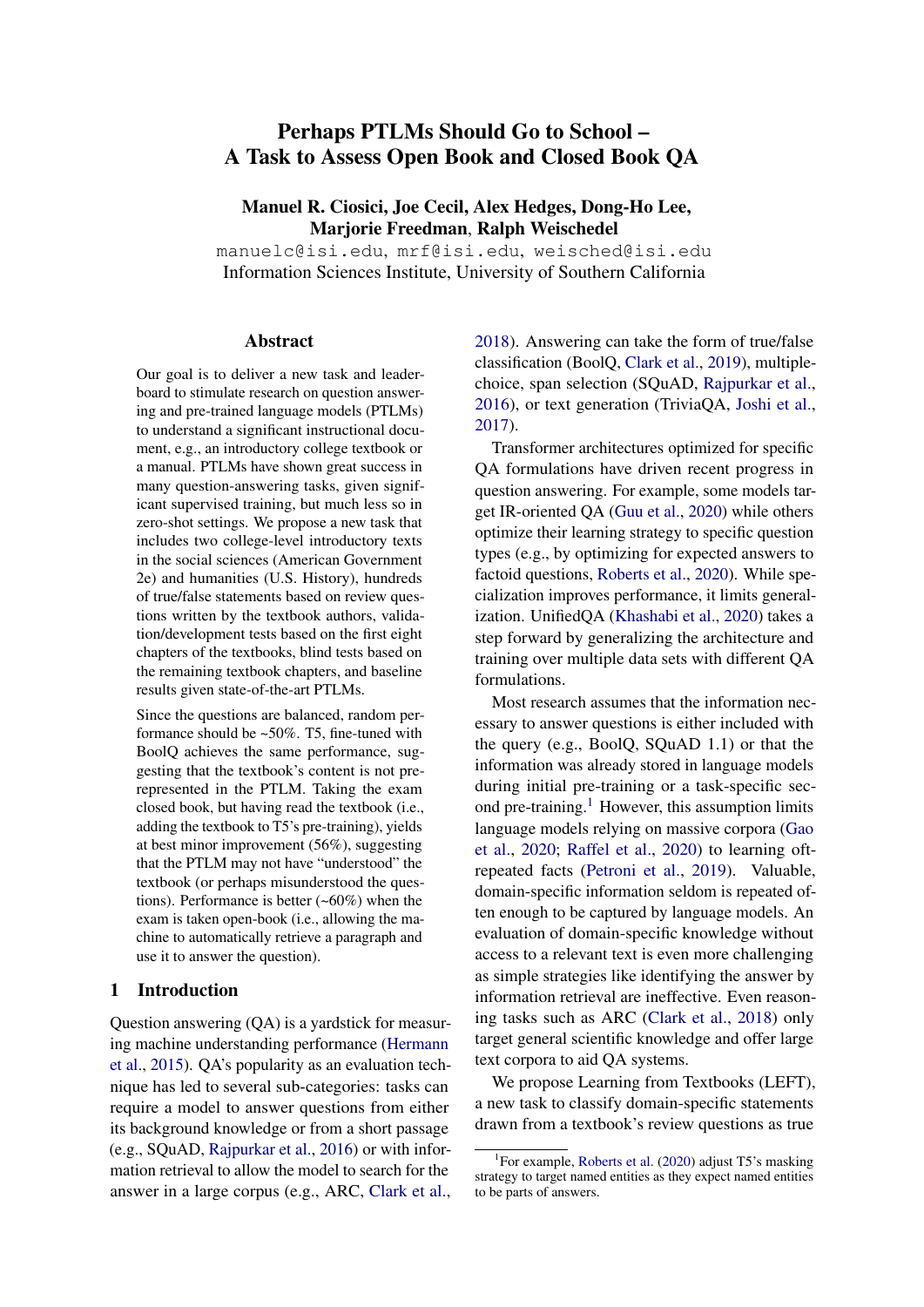or false using three evaluation configurations. The first configuration tests the ability to answer questions without any domain-specific material (e.g., applying a PTLM with no access to domain-specific knowledge). This setting is equivalent to a person taking the test before taking the class. In the second configuration, a model has access to the textbook's content and may encode the information in the textbook but may not access the textbook during the test; we call this *closed book*. The second configuration tests a model's ability to learn by reading. In the third configuration, which we call *open book*, models can access the textbook during the test. Thus, LEFT supports contrasting QA formulations and reading methods to explore the strengths and weaknesses of various QA approaches. The LEFT data and leaderboard are available at [https://](https://leftleaderboard.isi.edu) [leftleaderboard.isi.edu](https://leftleaderboard.isi.edu).

### 2 Related Work

Question Answering. Most previous research specializes QA models to target specific question formulations. Question answering with a relevant paragraph often relies on span selection [\(Ra](#page-6-0)[jpurkar et al.,](#page-6-0) [2016;](#page-6-0) [Yang et al.,](#page-6-3) [2015\)](#page-6-3) or simple reasoning [\(Clark et al.,](#page-4-1) [2019\)](#page-4-1). Previous open-book QA methods first filter a large corpus to a small set of relevant documents using information retrieval [\(Karpukhin et al.,](#page-5-6) [2020;](#page-5-6) [Robertson and](#page-6-4) [Zaragoza,](#page-6-4) [2009\)](#page-6-4). The document set then provides context for answering questions [\(Dhingra et al.,](#page-4-2) [2017;](#page-4-2) [Dunn et al.,](#page-5-7) [2017;](#page-5-7) [Joshi et al.,](#page-5-1) [2017;](#page-5-1) [Nguyen](#page-5-8) [et al.,](#page-5-8) [2016\)](#page-5-8). Conversely, closed-book QA instead requires models to answer using only their implicit knowledge [\(Roberts et al.,](#page-6-1) [2020\)](#page-6-1). Taking a step towards generalizing QA, UnifiedQA [\(Khashabi](#page-5-3) [et al.,](#page-5-3) [2020\)](#page-5-3) proposes a unified architecture that answers various question types relying partly on knowledge encoded in its language model.

Knowledge in Pre-trained Language Models. Pre-trained language models (PTLMs) have shown good performance in cloze-style queries [\(Petroni](#page-5-5) [et al.,](#page-5-5) [2019\)](#page-5-5), fact-checking [\(Thorne et al.,](#page-6-5) [2018\)](#page-6-5), entity linking [\(Guo and Barbosa,](#page-5-9) [2018;](#page-5-9) [Hoffart](#page-5-10) [et al.,](#page-5-10) [2011\)](#page-5-10), and open-domain QA [\(Joshi et al.,](#page-5-1) [2017;](#page-5-1) [Kwiatkowski et al.,](#page-5-11) [2019;](#page-5-11) [Petroni et al.,](#page-5-12) [2021\)](#page-5-12). However, in most cases, the PTLMs rely on knowledge learned from massive corpora during pre-training. LEFT tests domain-specific knowledge acquired from a textbook, a small corpus of only a few hundreds of thousands of words (see

<span id="page-1-0"></span>

|                   | AG     |             | USH    |             |
|-------------------|--------|-------------|--------|-------------|
|                   | Dev    | <b>Test</b> | Dev    | <b>Test</b> |
| Num. chapters     | 8      |             |        | 24          |
| Text size (words) | 137620 | 138 668     | 89 765 | 301860      |
| Num. statements   | 186    | 214         | 274    | 412         |

Table 1: Data overview for the two textbooks: American Government 2e (AG) and U.S. History (USH).

#### Table [1\)](#page-1-0).

Textbook Question Answering. Researchers have explored machine understanding of elementary- and middle-school science textbooks by visual question answering [\(Gomez-Perez](#page-5-13) [and Ortega,](#page-5-13) [2020;](#page-5-13) [Kembhavi et al.,](#page-5-14) [2017;](#page-5-14) [Kim](#page-5-15) [et al.,](#page-5-15) [2019\)](#page-5-15) and information retrieval [\(Clark](#page-4-0) [et al.,](#page-4-0) [2018\)](#page-4-0). While existing textbook QA tasks focus on general knowledge (which can be gained by pre-training on general web corpora), LEFT focuses on domain-specific knowledge. Furthermore, it quantifies pre-trained language models' pre-existing knowledge by requiring that models take the task *before* and *after* reading LEFT's two textbooks.

#### 3 Task Description

Learning from Textbooks (LEFT) contains two machine-readable college-level introductory textbooks and a set of true/false statements manually derived from review questions written by the textbook authors. The task requires that systems based on language models classify the statements *before* and *after* reading the given textbook material to separate what was learned from the book from what was known before reading. "Reading" is any algorithm method that learns from the domain text without storing a copy of the text. To support comparisons with existing QA approaches, LEFT also supports the open-book setting, where a system can use a textbook paragraph when answering.

Our goal is to support testing pre-trained language models, e.g., T5 [\(Raffel et al.,](#page-6-2) [2020\)](#page-6-2), and also those approaches that extract and store triples during reading (e.g., *<U.S. Declaration of independence; signed; Aug 2, 1776>*). While learning corpora appear in other question answering tasks (e.g., ARC, 14M words, [Clark et al.,](#page-4-0) [2018\)](#page-4-0), the text included in LEFT is small and corresponds to the textbook chapters relevant to each question set. The largest text in LEFT contains only 300K words (for details, see Table [1\)](#page-1-0).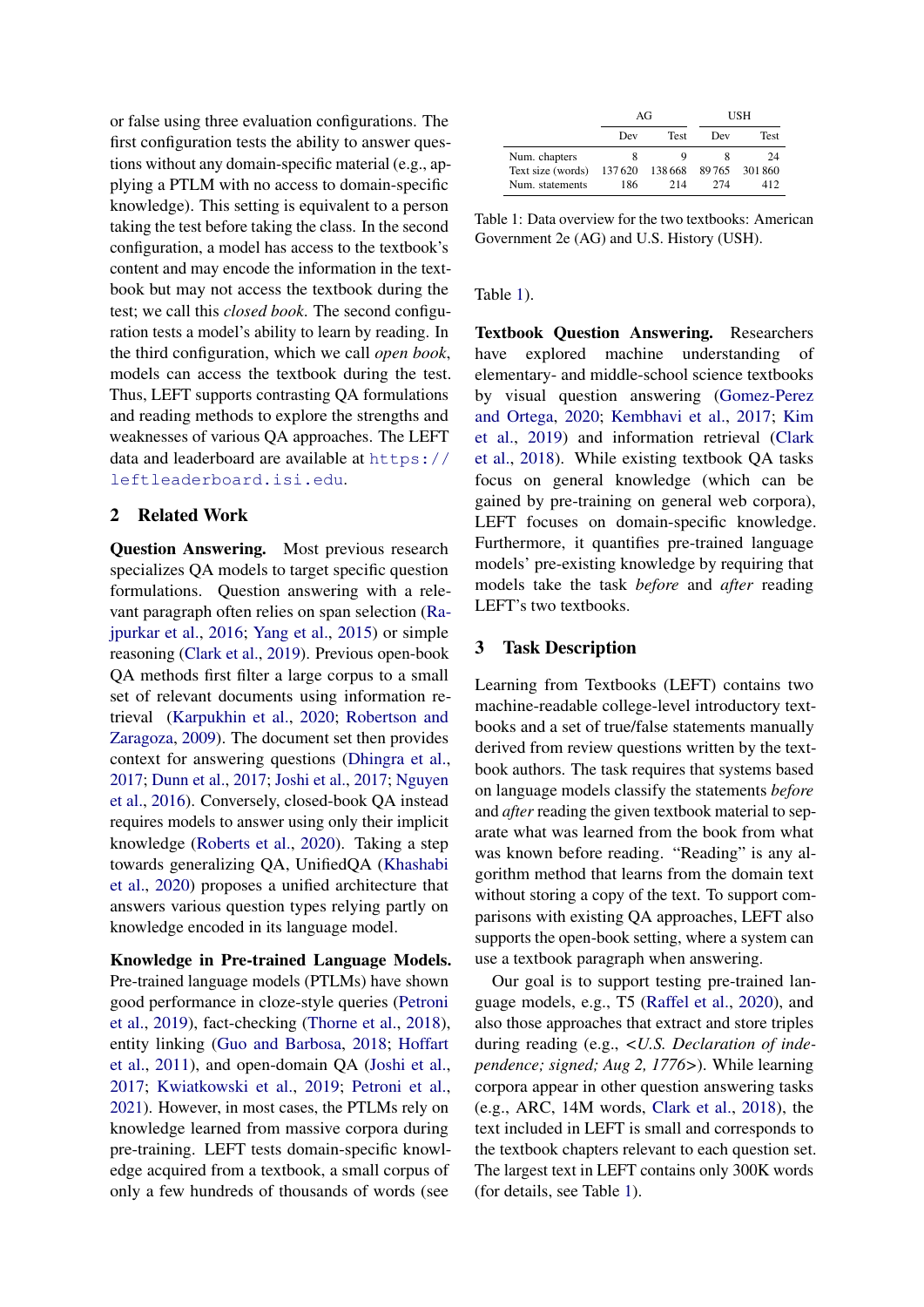LEFT includes two openly licensed<sup>[2](#page-2-0)</sup> collegelevel introductory textbooks, *American Government 2e* [\(Krutz,](#page-5-16) [2019\)](#page-5-16) and *U.S. History* [\(Corbett,](#page-4-3) [2014\)](#page-4-3), and true/false statements derived from each book's review questions. We manually rewrote each textbook's multiple-choice review questions into a balanced set of true and false statements.[3,](#page-2-1)[4](#page-2-2) We intentionally wrote the statements such that each *true* and *false* pair has high word overlap to deter classification strategies that rely on word overlap with the textbook. We include five sample statements from LEFT in Appendix [A](#page-7-0) and discuss statement correctness in Appendix [C.](#page-7-1)

We measure task performance by *accuracy*. Since the two textbooks are used in teaching college students, we do not release the correct labels (see the [Ethical Considerations](#page-4-4) section). We split each textbook into a *Dev* set consisting of the first eight chapters and a *Test* set consisting of the remaining chapters (see Table [1](#page-1-0) for an overview). We allow unlimited submissions to the *Dev* set, but for any submission, we only provide the overall *accuracy* without feedback on which statements were correctly classified. This design decision aims to prevent divulging the correct answers (see the [Ethi](#page-4-4)[cal Considerations](#page-4-4) section).

LEFT has three evaluation configurations: *(1) Prior-knowledge*; *(2) Closed-book, after reading*; and *(3) Open-book*. Prior-knowledge tests the ability to answer questions without any domainspecific material. Language models must rely solely on the knowledge learned from their large pre-training corpora. In the second configuration, Closed-book, after reading, models may access the textbook's content and may encode the information in the textbook but may not access the textbook during the test. For each set, models may read the set's corresponding textbook chapters, the entire textbook, or both textbooks. We require that all model submissions to this evaluation configuration also submit to *Prior-knowledge*. Predictions *before* reading (*Prior-knowledge*) quantify

the information included in each model through initial pre-training. The change in performance from *Prior-knowledge* to *Closed-book, after reading* illustrates each model's reading effectiveness. In the third configuration, Open-book, models can access the textbook or relevant chapter during the test. To support research on open-book question answering, with each statement, we include the textbook paragraph that provides the information necessary to classify the statement. In our experiments, we call this *goldIR*. Thus, LEFT supports contrasting QA formulations and reading methods to explore the strengths and weaknesses of various QA approaches.

### 4 Results

We illustrate baseline performance on LEFT using two state-of-the-art language models: T5 [\(Raffel](#page-6-2) [et al.,](#page-6-2) [2020\)](#page-6-2) and GPT-Neo (a GPT-3 architecture, [Brown et al.,](#page-4-5) [2020,](#page-4-5) trained on the open Pile corpus, [Gao et al.,](#page-5-4) [2020\)](#page-5-4). We fine-tune the two language models using BoolQ [\(Clark et al.,](#page-4-1) [2019\)](#page-4-1). Table [2](#page-3-0) shows results in LEFT's three evaluation settings: *Prior-knowledge* (out-of-the-box language models fine-tuned on BoolQ), *Closed-book, after reading* (language models with continued light pre-training on LEFT's text content), and *Open-book* (where models have access to the relevant textbook paragraph). Since the *Prior-knowledge* and *Closedbook* settings do not include the relevant paragraph for each question, we adjust fine-tuning to only use BoolQ's questions and ignore its text snippets. In the *Open-book* setting, we consider automatically retrieved textbook paragraphs (using sBERT, [Reimers and Gurevych,](#page-6-6) [2019\)](#page-6-6) and manually identified the relevant paragraphs (gold information retrieval, goldIR). When selecting the relevant textbook content, we select one natural paragraph (i.e., as written by each textbook's authors). However, due to technical limitations imposed by T5's memory consumption, in our experiments, we limit the concatenated statements and paragraphs to a maximum length of 128 word pieces (see Appendix [B.1\)](#page-7-2).

### 4.1 Baseline Results

T5 and GPT-Neo's scores are indistinguishable from the random baseline of 50% in the *Priorknowledge setting*, suggesting that the textbooks query for information is either *not* present in the two language models or not easily accessible. Con-

<span id="page-2-0"></span><sup>&</sup>lt;sup>2</sup>Both textbooks are licensed under the [Creative Commons](https://creativecommons.org/licenses/by/4.0/) [Attribution License v4.0](https://creativecommons.org/licenses/by/4.0/) license.

<span id="page-2-1"></span><sup>&</sup>lt;sup>3</sup>We construct one true and one false statement for each question to obtain a balanced data set. For example, the question *When was the U.S. Declaration of Independence signed? (A)(correct) August 2, 1776 (B) December 2, 1776, (C) August 2, 1746, (D) August 22, 1976* could become *The U.S. Declaration of Independence was signed on August 2, 1776* (true) and *The U.S. Declaration of Independence was signed on August 2, 1746* (false).

<span id="page-2-2"></span><sup>4</sup> For U.S. History's *Dev* set, we also process questions written by a community of instructors.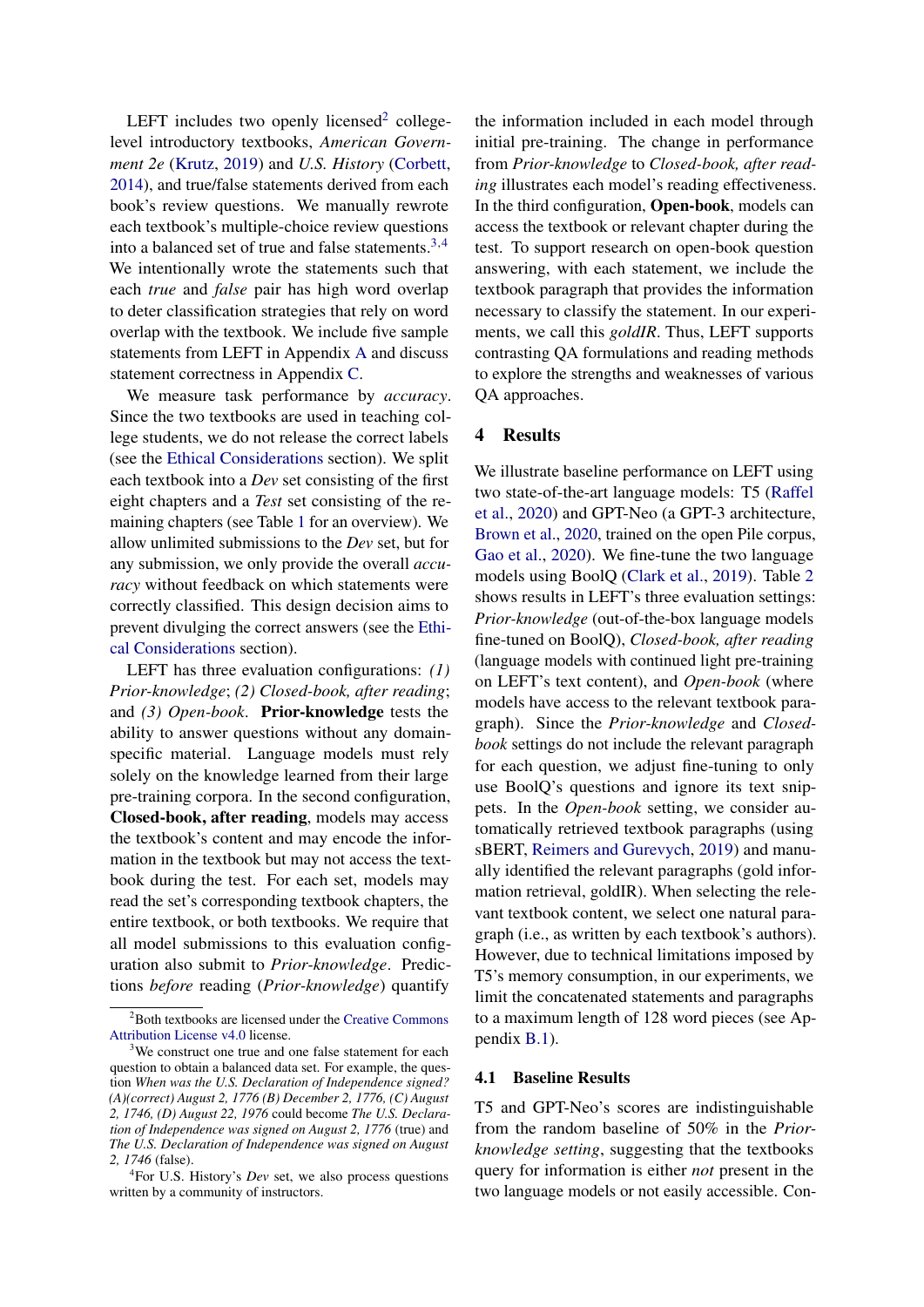<span id="page-3-0"></span>

|                            | American Government 2e |              | U.S. History |              |
|----------------------------|------------------------|--------------|--------------|--------------|
|                            | Dev (186)              | Test $(214)$ | Dev (274)    | Test $(412)$ |
| <b>Prior-knowledge</b>     |                        |              |              |              |
| $T5-3B -ctx$               | 51.08                  | 49.53        | 50.36        | 50.00        |
| GPT-Neo 2.7B -ctx          | 52.69                  | 48.13        | 51.09        | 49.27        |
| Closed-book, after reading |                        |              |              |              |
| $T5$ 3B +pt -ctx           | 56.45                  | 52.34        | 50.73        | 50.00        |
| $GPT-Neo$ 2.7B +pt -ctx    | 50.00                  | 55.14        | 50.73        | 49.76        |
| Open-book                  |                        |              |              |              |
| $T5-3B + ctx + sBERT$      | 60.22                  | 61.21        | 55.47        | 59.95        |
| $T5-3B$ +pt +ctx +sBERT    | 55.91                  | 52.80        | 52.19        | 56.31        |
| $T5-3B$ +ctx +goldIR       | 71.51                  | 74.30        | 68.61        | 68.69        |
| $T5-3B$ +pt +ctx +goldIR   | 58.60                  | 63.08        | 57.66        | 66.26        |

Table 2: Baseline accuracy with the current state-of-the-art language models. U.S. History's *Dev* set consists of statements based on the textbook statements and on questions from a community of instructors. In the heading, each set's name is followed by its number of statements. The order of abbreviations reflects the order of operations. All models are fine-tuned with BoolQ; *+/- ctx* – whether we included BoolQ's context during fine-tuning; *+pt* – whether we pre-trained on the relevant textbook chapters.

tinuing each model's pre-training with the relevant textbook parts sometimes helps, but not consistently. The lack of improvement *after* reading is further evidence that the models memorize, but not in beneficial ways, i.e., they can complete sentences but do not learn the subject matter and cannot classify the statements, even after 20 epochs. It also suggests that the closed-book setting represents a new challenge for PTLMs.

Accuracy in the open-book setting is far higher, especially when using goldIR (i.e., a manually selected relevant paragraph). As in the closed book setting, we contrast models using only prior knowledge with models pre-trained on the textbook. Pretraining with the textbook never improves the system's accuracy, suggesting that even in this setting, the models are not learning by reading the textbook. The gap between goldIR- and sBERT-based retrieval suggests that there is room for retrievalbased improvement in the open-book setting. However, even with goldIR, T5 only achieves an accuracy of ~70%, suggesting that paragraph-based QA alone is not solved with existing models.

### 5 Conclusions & Future Work

There are several natural directions in which we can extend and improve LEFT. We are extending U.S. History's *Test* set as we did with the *Dev* set by including statements based on questions written by a community of instructors. We are also collecting relevant paragraphs for the extra statements. Lastly, we are categorizing the kind of knowledge required to classify each statement to better understand what kinds of knowledge pose the most difficulties.

We draw several conclusions from this work. Foremost, Learning from Textbooks (LEFT) represents a new type of challenge task for PTLMs, contrasted with the much-studied challenges of (1) common sense QA based on prior knowledge, (2) reading comprehension given a paragraph, and (3) QA using large domain-specific corpora, e.g., science at the elementary- or middle-school level. The task is intended to stimulate research on the following dimensions:

- 1. Zero-shot learning, much as an entering college student could do when studying a textbook,
- 2. Measuring a system's knowledge before vs. after "reading" the textbook,
- 3. Capability in both closed-book and open-book question answering,
- 4. The effect of IR accuracy on task accuracy compared to the system's language understanding performance.

Our baseline studies show that T5 and GPT-Neo thus far are challenged to show improvement after reading the relevant textbook, that open-book evaluation is easier than closed-book (as it is for humans), and that the gating factor in LEFT is understanding the textbook and/or the question rather than paragraph retrieval. The baseline results show there is much room for improvement.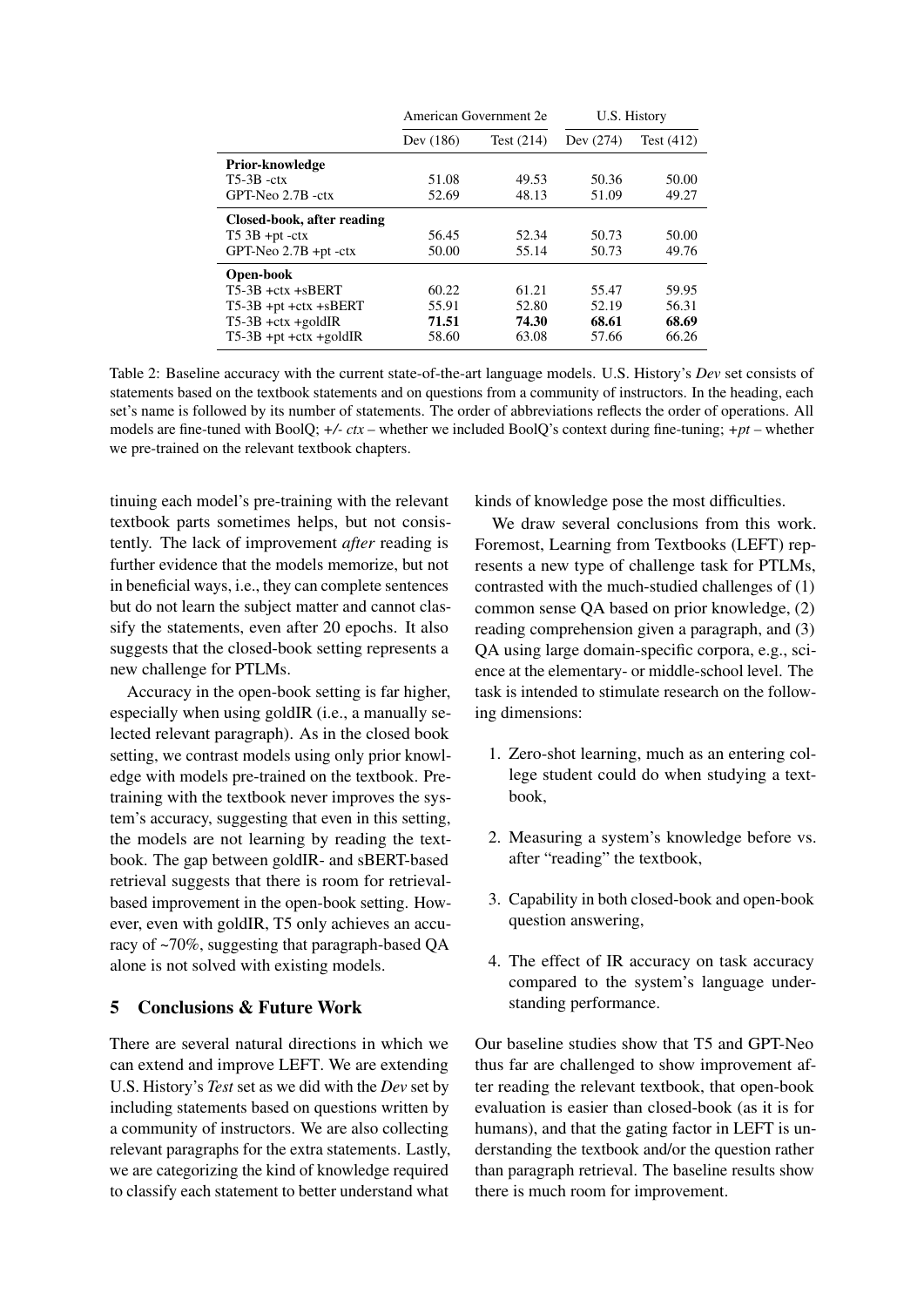## <span id="page-4-4"></span>Ethical Considerations

We have reflected on two ethical considerations when creating Learning from Textbooks (LEFT): content and environmental impact.

Content. The two textbooks in LEFT cover topics that include history, race, and politics. Open-Stax textbooks follow a set of *Diversity and Representation Development Guidelines*, which aim to "properly represent genders, gender identities, races, cultures, geographies, ethnic backgrounds, disabilities, nationalities, ages, sexual orientations, socio-economic status, and diverse viewpoints".<sup>[5](#page-4-6)</sup> As creators of an NLP task, we do not make any claims, nor do we comment on the topics covered in the two textbooks. Furthermore, we understand that documents as large and complex as textbooks are bound to contain inaccuracies. We invite users with specific content accuracy concerns to consult the official textbook errata included in each textbook's instructor resources.[6](#page-4-7)

Releasing labels for the statements in LEFT would indirectly reveal the correct answers for multiple-choice questions in the two textbooks. While both American Government 2e and U.S. History include answer keys, they are incomplete. We believe releasing the correct answers to all multiplechoice questions in the book would be detrimental to the intended primary users of the two textbooks; in other words, it might hinder students' learning. We only used full-time employees compensated according to U.S. law to rewrite the multiple-choice review questions in the two textbooks.

Environmental. We included baseline results based on large pre-trained language models. [Strubell et al.](#page-6-7) [\(2019\)](#page-6-7) raised concerns about the environmental impact of training deep learning language models. [Patterson et al.](#page-5-17) [\(2021\)](#page-5-17) pointed out that most of the energy consumption for deep learning language models comes during the initial pre-training. In this work, we limit ourselves to fine-tuning and light continued pre-training of T5 and GPT-Neo. While we do not have information about GPT-Neo's training, T5's training took place in highly efficient data centers whose energy consumption was offset by purchasing electricity from renewable sources [\(Patterson et al.,](#page-5-17) [2021\)](#page-5-17). For our light pre-training and fine-tuning, we use a machine with four NVIDIA Quadro RTX 8000 fed from California's energy grid. The total computation time for the experiments in this paper is about 500 hours, but this is an informal estimate rather than an accurate measurement.

### Acknowledgment

This material is based on research supported by DARPA under agreement number N66001-19-2- 4032. The U.S. Government is authorized to reproduce and distribute reprints for Governmental purposes notwithstanding any copyright notation thereon. The views and conclusions contained herein are those of the authors and should not be interpreted as necessarily representing the official policies or endorsements, either expressed or implied, of DARPA or the U.S. Government.

#### References

- <span id="page-4-5"></span>Tom B. Brown, Benjamin Mann, Nick Ryder, Melanie Subbiah, Jared Kaplan, Prafulla Dhariwal, Arvind Neelakantan, Pranav Shyam, Girish Sastry, Amanda Askell, Sandhini Agarwal, Ariel Herbert-Voss, Gretchen Krueger, Tom Henighan, Rewon Child, Aditya Ramesh, Daniel M. Ziegler, Jeffrey Wu, Clemens Winter, Christopher Hesse, Mark Chen, Eric Sigler, Mateusz Litwin, Scott Gray, Benjamin Chess, Jack Clark, Christopher Berner, Sam McCandlish, Alec Radford, Ilya Sutskever, and Dario Amodei. 2020. [Language Models are Few-Shot Learners.](https://arxiv.org/abs/2005.14165) *arXiv preprint arXiv:2005.14165*.
- <span id="page-4-1"></span>Christopher Clark, Kenton Lee, Ming-Wei Chang, Tom Kwiatkowski, Michael Collins, and Kristina Toutanova. 2019. [BoolQ: Exploring the Surprising](https://doi.org/10.18653/v1/N19-1300) [Difficulty of Natural Yes/No Questions.](https://doi.org/10.18653/v1/N19-1300) In *Proceedings of the 2019 Conference of the North American Chapter of the Association for Computational Linguistics: Human Language Technologies, Volume 1 (Long and Short Papers)*, pages 2924–2936, Minneapolis, Minnesota. Association for Computational Linguistics.
- <span id="page-4-0"></span>Peter Clark, Isaac Cowhey, Oren Etzioni, Tushar Khot, Ashish Sabharwal, Carissa Schoenick, and Oyvind Tafjord. 2018. [Think you have Solved Question An](https://arxiv.org/abs/1803.05457)[swering? Try ARC, the AI2 Reasoning Challenge.](https://arxiv.org/abs/1803.05457) *arXiv preprint arXiv:1803.05457*.
- <span id="page-4-3"></span>P Corbett. 2014. *[U.S. History](https://openstax.org/details/books/us-history)*. OpenStax College, Houston, Texas.
- <span id="page-4-2"></span>Bhuwan Dhingra, Kathryn Mazaitis, and William W Cohen. 2017. [Quasar: Datasets for question an-](https://arxiv.org/abs/1707.03904)

<span id="page-4-6"></span><sup>5</sup> See *Diversity and Representation Development Guidelines* in the instructor materials for each textbook.

<span id="page-4-7"></span><sup>6</sup> See the *Errata Release Notes* at [https:](https://openstax.org/details/books/american-government-2e?Instructor%20resources) [//openstax.org/details/books/](https://openstax.org/details/books/american-government-2e?Instructor%20resources) [american-government-2e?Instructor%](https://openstax.org/details/books/american-government-2e?Instructor%20resources) [20resources](https://openstax.org/details/books/american-government-2e?Instructor%20resources) for *American Government 2e* and [https://openstax.org/details/books/](https://openstax.org/details/books/us-history?Instructor%20resources) [us-history?Instructor%20resources](https://openstax.org/details/books/us-history?Instructor%20resources) for *U.S. History*.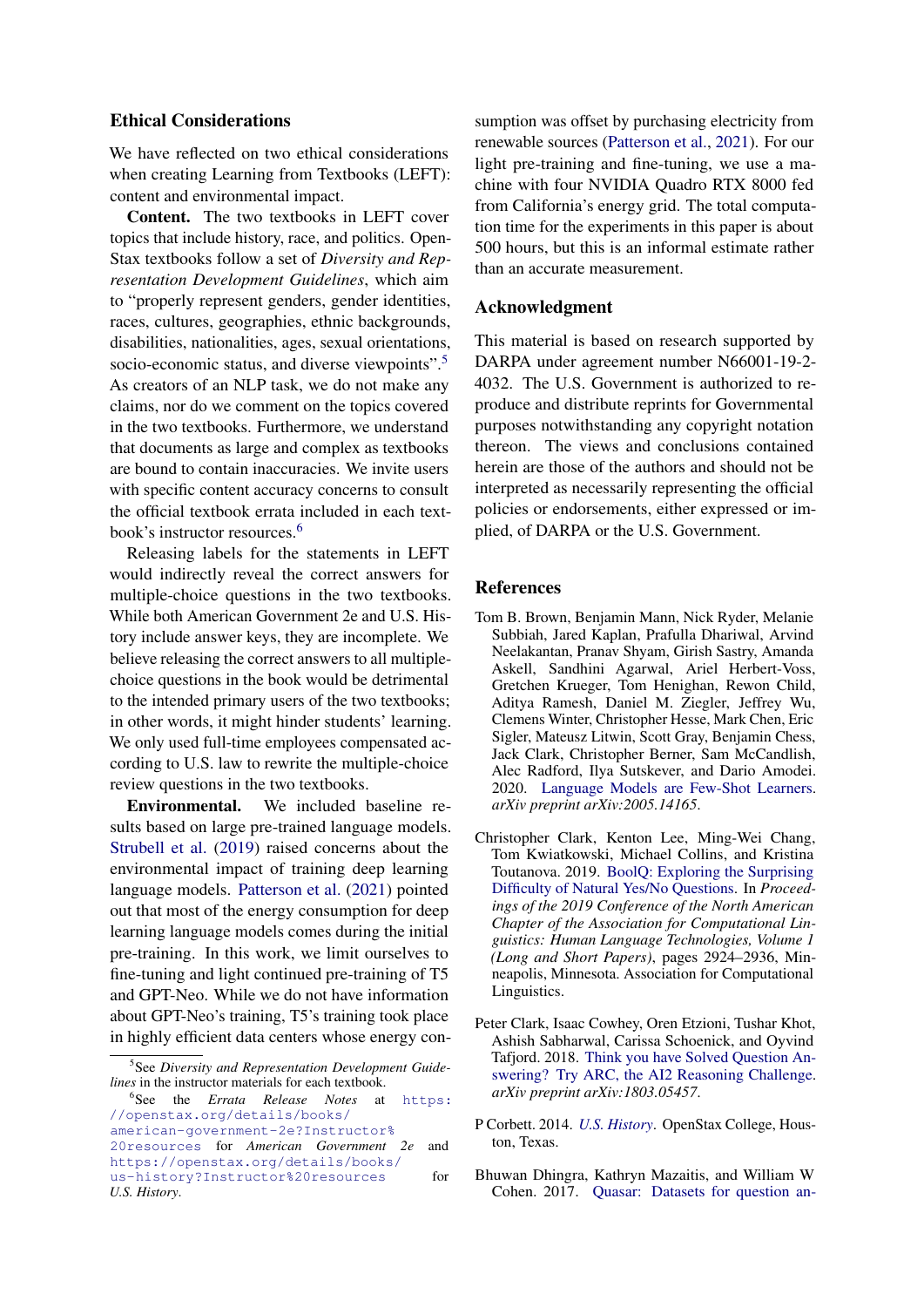[swering by search and reading.](https://arxiv.org/abs/1707.03904) *arXiv preprint arXiv:1707.03904*.

- <span id="page-5-7"></span>Matthew Dunn, Levent Sagun, Mike Higgins, V Ugur Guney, Volkan Cirik, and Kyunghyun Cho. 2017. [SearchQA: a new Q&A dataset augmented with](https://arxiv.org/abs/1704.05179) [context from a search engine.](https://arxiv.org/abs/1704.05179) *arXiv preprint arXiv:1704.05179*.
- <span id="page-5-18"></span>William Falcon and The PyTorch Lightning team. 2019. [PyTorch Lightning.](https://doi.org/10.5281/zenodo.3828935) Available at [https:](https://github.com/PyTorchLightning/pytorch-lightning) [//github.com/PyTorchLightning/](https://github.com/PyTorchLightning/pytorch-lightning) [pytorch-lightning](https://github.com/PyTorchLightning/pytorch-lightning).
- <span id="page-5-4"></span>Leo Gao, Stella Biderman, Sid Black, Laurence Golding, Travis Hoppe, Charles Foster, Jason Phang, Horace He, Anish Thite, Noa Nabeshima, Shawn Presser, and Connor Leahy. 2020. [The Pile: An](https://arxiv.org/abs/2101.00027) [800GB Dataset of Diverse Text for Language Model](https://arxiv.org/abs/2101.00027)[ing.](https://arxiv.org/abs/2101.00027) *arXiv preprint arXiv:2101.00027*.
- <span id="page-5-13"></span>Jose Manuel Gomez-Perez and Raúl Ortega. 2020. [ISAAQ - mastering textbook questions with pre](https://doi.org/10.18653/v1/2020.emnlp-main.441)[trained transformers and bottom-up and top-down](https://doi.org/10.18653/v1/2020.emnlp-main.441) [attention.](https://doi.org/10.18653/v1/2020.emnlp-main.441) In *Proceedings of the 2020 Conference on Empirical Methods in Natural Language Processing (EMNLP)*, pages 5469–5479, Online. Association for Computational Linguistics.
- <span id="page-5-9"></span>Zhaochen Guo and Denilson Barbosa. 2018. [Robust](https://doi.org/10.3233/SW-170273) [named entity disambiguation with random walks.](https://doi.org/10.3233/SW-170273) *Semantic Web*, 9(4):459–479.
- <span id="page-5-2"></span>Kelvin Guu, Kenton Lee, Zora Tung, Panupong Pasupat, and Ming-Wei Chang. 2020. [REALM: retrieval](https://arxiv.org/abs/2002.08909)[augmented language model pre-training.](https://arxiv.org/abs/2002.08909) *arXiv preprint arXiv:2002.08909*.
- <span id="page-5-0"></span>Karl Moritz Hermann, Tomas Kocisky, Edward Grefenstette, Lasse Espeholt, Will Kay, Mustafa Suleyman, and Phil Blunsom. 2015. [Teaching machines to read](https://proceedings.neurips.cc/paper/2015/file/afdec7005cc9f14302cd0474fd0f3c96-Paper.pdf) [and comprehend.](https://proceedings.neurips.cc/paper/2015/file/afdec7005cc9f14302cd0474fd0f3c96-Paper.pdf) In *Advances in neural information processing systems*, volume 28. Curran Associates, Inc.
- <span id="page-5-10"></span>Johannes Hoffart, Mohamed Amir Yosef, Ilaria Bordino, Hagen Fürstenau, Manfred Pinkal, Marc Spaniol, Bilyana Taneva, Stefan Thater, and Gerhard Weikum. 2011. [Robust disambiguation of named entities in](https://www.aclweb.org/anthology/D11-1072) [text.](https://www.aclweb.org/anthology/D11-1072) In *Proceedings of the 2011 Conference on Empirical Methods in Natural Language Processing*, pages 782–792, Edinburgh, Scotland, UK. Association for Computational Linguistics.
- <span id="page-5-1"></span>Mandar Joshi, Eunsol Choi, Daniel Weld, and Luke Zettlemoyer. 2017. [TriviaQA: A large scale distantly](https://doi.org/10.18653/v1/P17-1147) [supervised challenge dataset for reading comprehen](https://doi.org/10.18653/v1/P17-1147)[sion.](https://doi.org/10.18653/v1/P17-1147) In *Proceedings of the 55th Annual Meeting of the Association for Computational Linguistics (Volume 1: Long Papers)*, pages 1601–1611, Vancouver, Canada. Association for Computational Linguistics.
- <span id="page-5-6"></span>Vladimir Karpukhin, Barlas Oguz, Sewon Min, Patrick Lewis, Ledell Wu, Sergey Edunov, Danqi Chen, and Wen-tau Yih. 2020. [Dense passage retrieval for open](https://doi.org/10.18653/v1/2020.emnlp-main.550)[domain question answering.](https://doi.org/10.18653/v1/2020.emnlp-main.550) In *Proceedings of the*

*2020 Conference on Empirical Methods in Natural Language Processing (EMNLP)*, pages 6769–6781, Online. Association for Computational Linguistics.

- <span id="page-5-14"></span>Aniruddha Kembhavi, Minjoon Seo, Dustin Schwenk, Jonghyun Choi, Ali Farhadi, and Hannaneh Hajishirzi. 2017. [Are you smarter than a sixth grader?](https://openaccess.thecvf.com/content_cvpr_2017/html/Kembhavi_Are_You_Smarter_CVPR_2017_paper.html) [textbook question answering for multimodal machine](https://openaccess.thecvf.com/content_cvpr_2017/html/Kembhavi_Are_You_Smarter_CVPR_2017_paper.html) [comprehension.](https://openaccess.thecvf.com/content_cvpr_2017/html/Kembhavi_Are_You_Smarter_CVPR_2017_paper.html) In *Conference on Computer Vision and Pattern Recognition (CVPR)*.
- <span id="page-5-3"></span>Daniel Khashabi, Sewon Min, Tushar Khot, Ashish Sabharwal, Oyvind Tafjord, Peter Clark, and Hannaneh Hajishirzi. 2020. [UNIFIEDQA: Crossing for](https://doi.org/10.18653/v1/2020.findings-emnlp.171)[mat boundaries with a single QA system.](https://doi.org/10.18653/v1/2020.findings-emnlp.171) In *Findings of the Association for Computational Linguistics: EMNLP 2020*, pages 1896–1907, Online. Association for Computational Linguistics.
- <span id="page-5-15"></span>Daesik Kim, Seonhoon Kim, and Nojun Kwak. 2019. [Textbook question answering with multi-modal con](https://doi.org/10.18653/v1/P19-1347)[text graph understanding and self-supervised open](https://doi.org/10.18653/v1/P19-1347)[set comprehension.](https://doi.org/10.18653/v1/P19-1347) In *Proceedings of the 57th Annual Meeting of the Association for Computational Linguistics*, pages 3568–3584, Florence, Italy. Association for Computational Linguistics.
- <span id="page-5-16"></span>Glen Krutz. 2019. *[American government 2e](https://openstax.org/details/books/american-government-2e)*. OpenStax, Rice University, Ann Arbor, MI.
- <span id="page-5-11"></span>Tom Kwiatkowski, Jennimaria Palomaki, Olivia Redfield, Michael Collins, Ankur Parikh, Chris Alberti, Danielle Epstein, Illia Polosukhin, Jacob Devlin, Kenton Lee, Kristina Toutanova, Llion Jones, Matthew Kelcey, Ming-Wei Chang, Andrew M. Dai, Jakob Uszkoreit, Quoc Le, and Slav Petrov. 2019. [Natu](https://doi.org/10.1162/tacl_a_00276)[ral questions: A benchmark for question answering](https://doi.org/10.1162/tacl_a_00276) [research.](https://doi.org/10.1162/tacl_a_00276) *Transactions of the Association for Computational Linguistics*, 7:452–466.
- <span id="page-5-8"></span>Tri Nguyen, Mir Rosenberg, Xia Song, Jianfeng Gao, Saurabh Tiwary, Rangan Majumder, and Li Deng. 2016. [MS MARCO: a human generated machine](http://ceur-ws.org/Vol-1773/CoCoNIPS_2016_paper9.pdf) [reading comprehension dataset.](http://ceur-ws.org/Vol-1773/CoCoNIPS_2016_paper9.pdf) In *CoCo@NIPS*.
- <span id="page-5-17"></span>David Patterson, Joseph Gonzalez, Quoc Le, Chen Liang, Lluis-Miquel Munguia, Daniel Rothchild, David So, Maud Texier, and Jeff Dean. 2021. [Car](https://arxiv.org/abs/2104.10350)[bon Emissions and Large Neural Network Training.](https://arxiv.org/abs/2104.10350) *arXiv preprint arXiv:2104.10350*.
- <span id="page-5-12"></span>Fabio Petroni, Aleksandra Piktus, Angela Fan, Patrick Lewis, Majid Yazdani, Nicola De Cao, James Thorne, Yacine Jernite, Vladimir Karpukhin, Jean Maillard, Vassilis Plachouras, Tim Rocktäschel, and Sebastian Riedel. 2021. [KILT: a benchmark for knowledge](https://doi.org/10.18653/v1/2021.naacl-main.200) [intensive language tasks.](https://doi.org/10.18653/v1/2021.naacl-main.200) In *Proceedings of the 2021 Conference of the North American Chapter of the Association for Computational Linguistics: Human Language Technologies*, pages 2523–2544, Online. Association for Computational Linguistics.
- <span id="page-5-5"></span>Fabio Petroni, Tim Rocktäschel, Sebastian Riedel, Patrick Lewis, Anton Bakhtin, Yuxiang Wu, and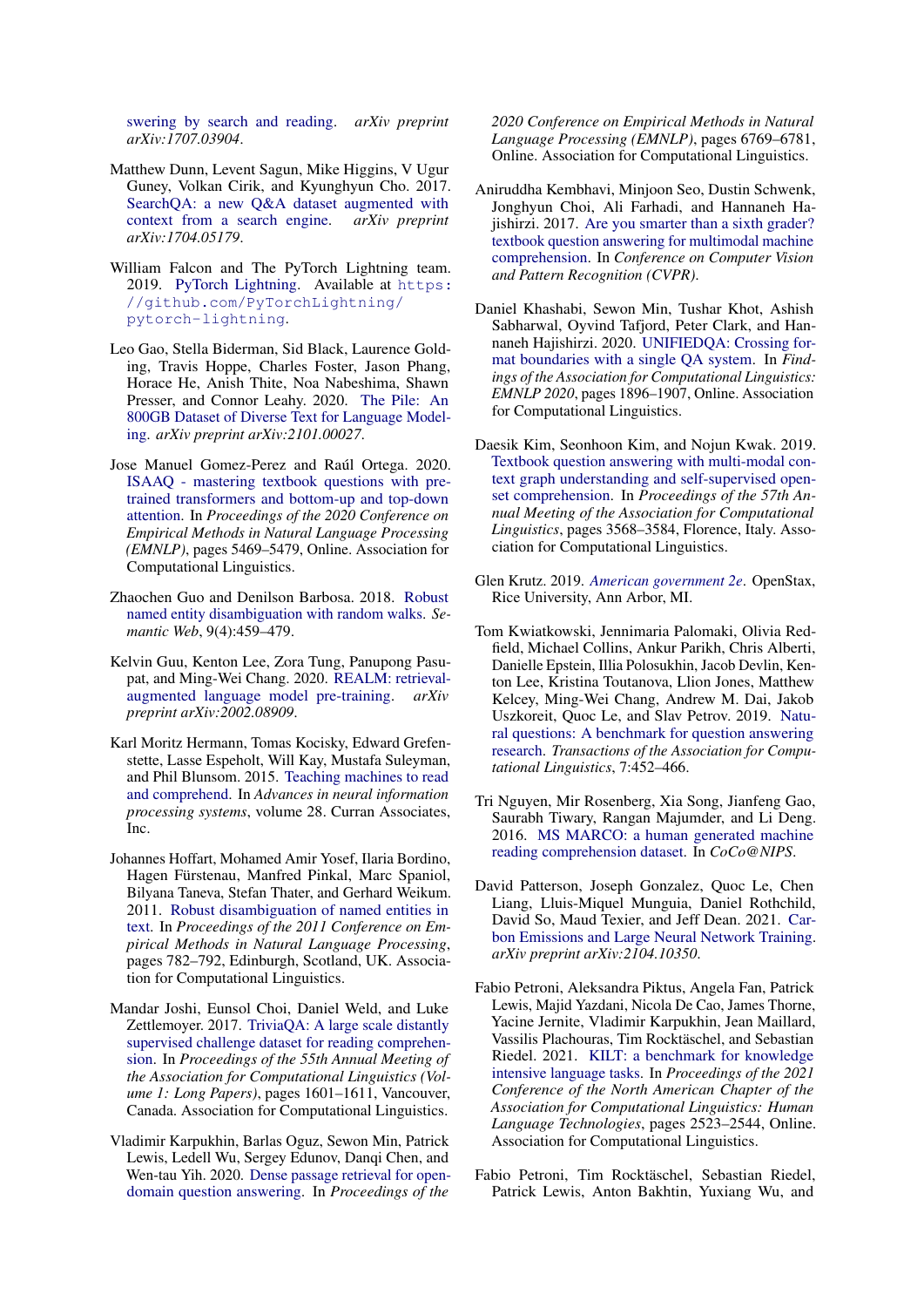Alexander Miller. 2019. [Language models as knowl](https://doi.org/10.18653/v1/D19-1250)[edge bases?](https://doi.org/10.18653/v1/D19-1250) In *Proceedings of the 2019 Conference on Empirical Methods in Natural Language Processing and the 9th International Joint Conference on Natural Language Processing (EMNLP-IJCNLP)*, pages 2463–2473, Hong Kong, China. Association for Computational Linguistics.

- <span id="page-6-2"></span>Colin Raffel, Noam Shazeer, Adam Roberts, Katherine Lee, Sharan Narang, Michael Matena, Yanqi Zhou, Wei Li, and Peter J. Liu. 2020. [Exploring the Lim](https://jmlr.org/papers/v21/20-074.html)[its of Transfer Learning with a Unified Text-to-Text](https://jmlr.org/papers/v21/20-074.html) [Transformer.](https://jmlr.org/papers/v21/20-074.html) *Journal of Machine Learning Research*, 21(140):1–67.
- <span id="page-6-0"></span>Pranav Rajpurkar, Jian Zhang, Konstantin Lopyrev, and Percy Liang. 2016. [SQuAD: 100,000+ questions for](https://doi.org/10.18653/v1/D16-1264) [machine comprehension of text.](https://doi.org/10.18653/v1/D16-1264) In *Proceedings of the 2016 Conference on Empirical Methods in Natural Language Processing*, pages 2383–2392, Austin, Texas. Association for Computational Linguistics.
- <span id="page-6-6"></span>Nils Reimers and Iryna Gurevych. 2019. [Sentence-](https://doi.org/10.18653/v1/D19-1410)[BERT: Sentence Embeddings using Siamese BERT-](https://doi.org/10.18653/v1/D19-1410)[Networks.](https://doi.org/10.18653/v1/D19-1410) In *Proceedings of the 2019 Conference on Empirical Methods in Natural Language Processing and the 9th International Joint Conference on Natural Language Processing (EMNLP-IJCNLP)*, pages 3982–3992, Hong Kong, China. Association for Computational Linguistics.
- <span id="page-6-1"></span>Adam Roberts, Colin Raffel, and Noam Shazeer. 2020. [How much knowledge can you pack into the param](https://doi.org/10.18653/v1/2020.emnlp-main.437)[eters of a language model?](https://doi.org/10.18653/v1/2020.emnlp-main.437) In *Proceedings of the 2020 Conference on Empirical Methods in Natural Language Processing (EMNLP)*, pages 5418–5426, Online. Association for Computational Linguistics.
- <span id="page-6-4"></span>Stephen Robertson and Hugo Zaragoza. 2009. *[The prob](https://doi.org/10.1561/1500000019)[abilistic relevance framework: BM25 and beyond](https://doi.org/10.1561/1500000019)*. Now Publishers Inc.
- <span id="page-6-7"></span>Emma Strubell, Ananya Ganesh, and Andrew McCallum. 2019. [Energy and Policy Considerations for](https://doi.org/10.18653/v1/P19-1355) [Deep Learning in NLP.](https://doi.org/10.18653/v1/P19-1355) In *Proceedings of the 57th Annual Meeting of the Association for Computational Linguistics*, pages 3645–3650. Association for Computational Linguistics.
- <span id="page-6-5"></span>James Thorne, Andreas Vlachos, Christos Christodoulopoulos, and Arpit Mittal. 2018. [FEVER: a large-scale dataset for fact extraction](https://doi.org/10.18653/v1/N18-1074) [and VERification.](https://doi.org/10.18653/v1/N18-1074) In *Proceedings of the 2018 Conference of the North American Chapter of the Association for Computational Linguistics: Human Language Technologies, Volume 1 (Long Papers)*, pages 809–819, New Orleans, Louisiana. Association for Computational Linguistics.
- <span id="page-6-8"></span>Thomas Wolf, Lysandre Debut, Victor Sanh, Julien Chaumond, Clement Delangue, Anthony Moi, Pierric Cistac, Tim Rault, Rémi Louf, Morgan Funtowicz, Joe Davison, Sam Shleifer, Patrick von Platen, Clara Ma, Yacine Jernite, Julien Plu, Canwen Xu, Teven Le Scao, Sylvain Gugger, Mariama Drame, Quentin

Lhoest, and Alexander M. Rush. 2020. [Transform](https://www.aclweb.org/anthology/2020.emnlp-demos.6)[ers: State-of-the-art natural language processing.](https://www.aclweb.org/anthology/2020.emnlp-demos.6) In *Proceedings of the 2020 Conference on Empirical Methods in Natural Language Processing: System Demonstrations*, pages 38–45, Online. Association for Computational Linguistics.

<span id="page-6-3"></span>Yi Yang, Wen-tau Yih, and Christopher Meek. 2015. [WikiQA: A challenge dataset for open-domain ques](https://doi.org/10.18653/v1/D15-1237)[tion answering.](https://doi.org/10.18653/v1/D15-1237) In *Proceedings of the 2015 Conference on Empirical Methods in Natural Language Processing*, pages 2013–2018, Lisbon, Portugal. Association for Computational Linguistics.